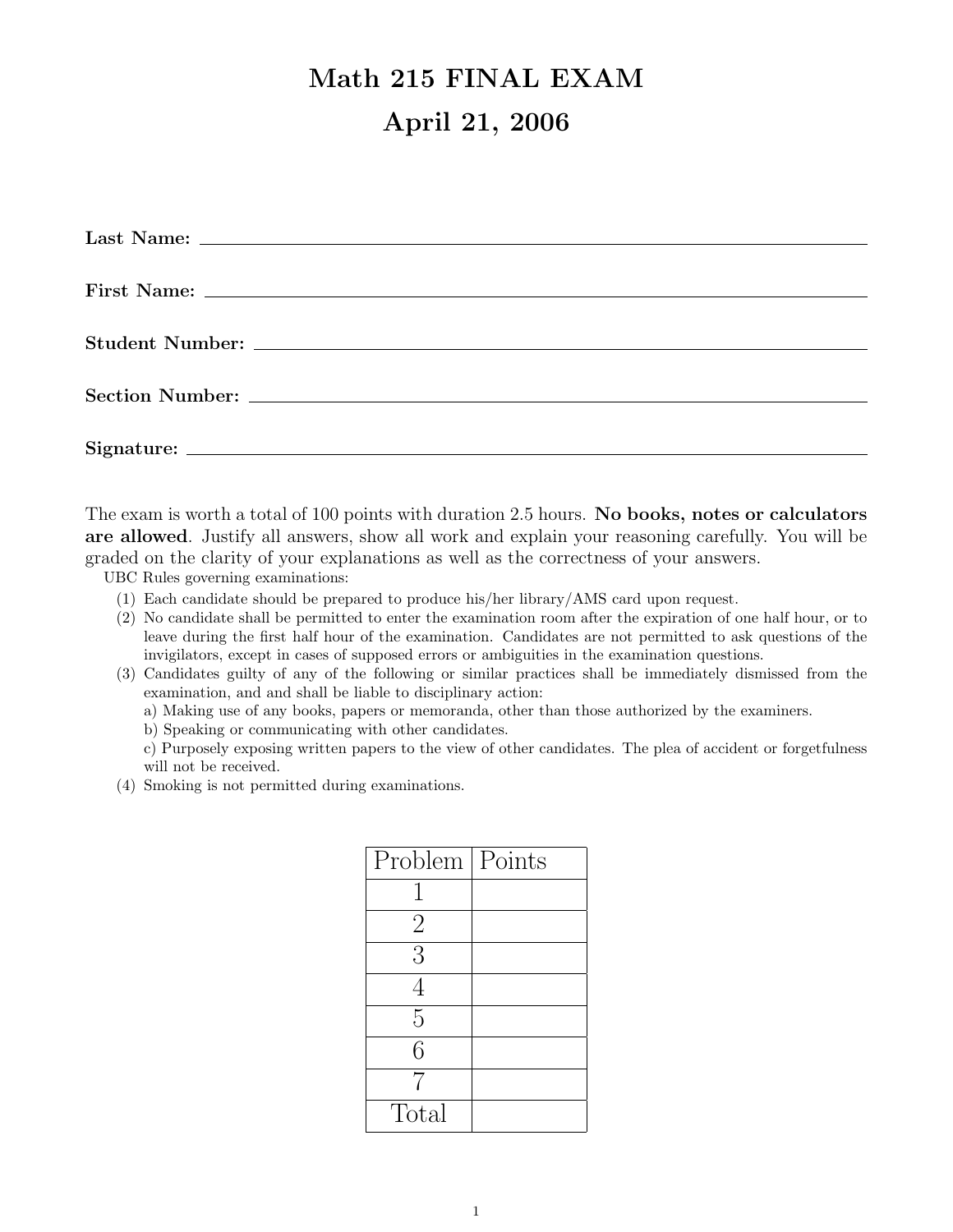Problem 1 (10 points). Solve the first order differential equation  $xy' = (1 - 2x^2) \tan y$ .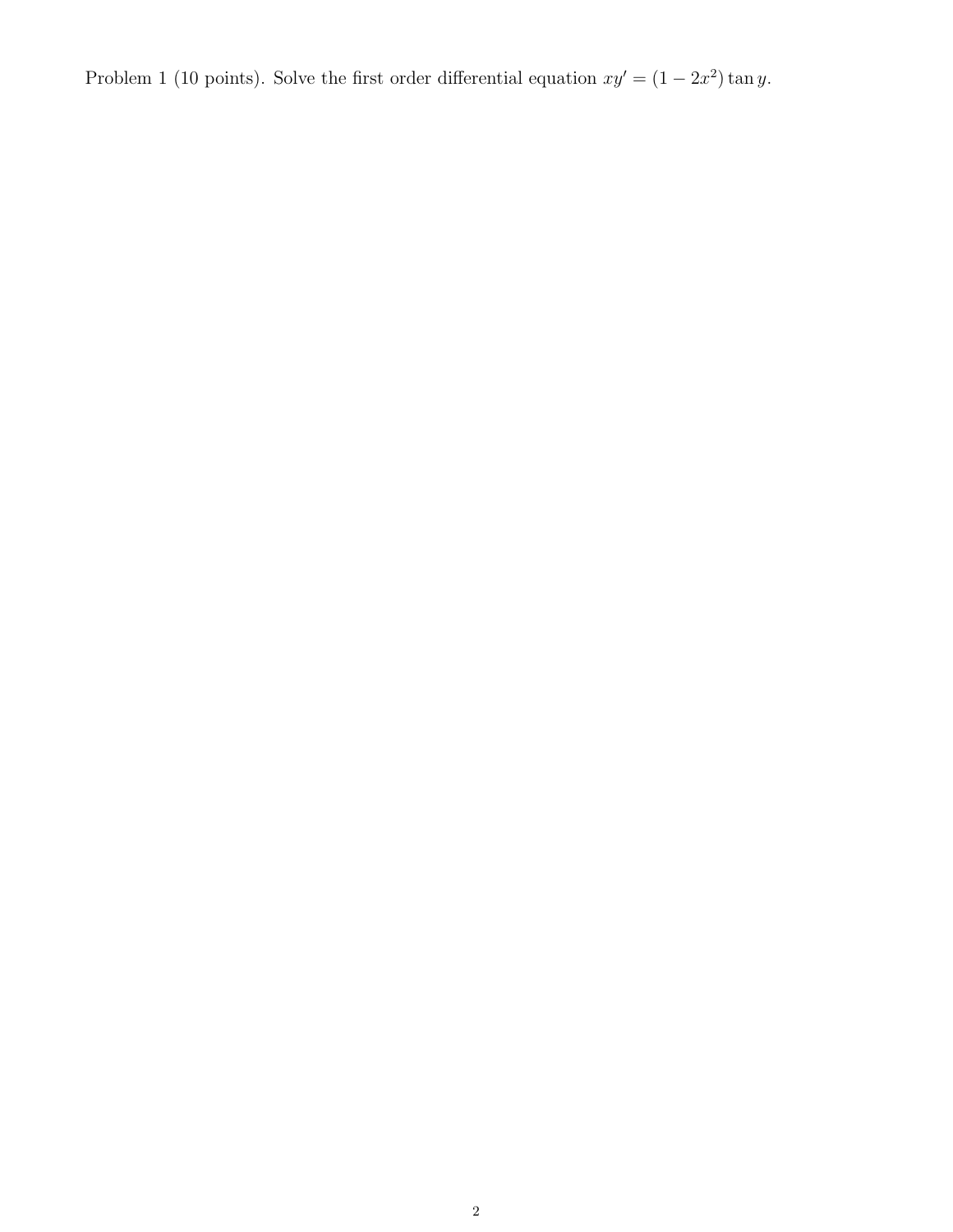Problem 2 (10 points). Solve the first order differential equation

$$
\left(x + \frac{2}{y}\right) dy + y dx = 0.
$$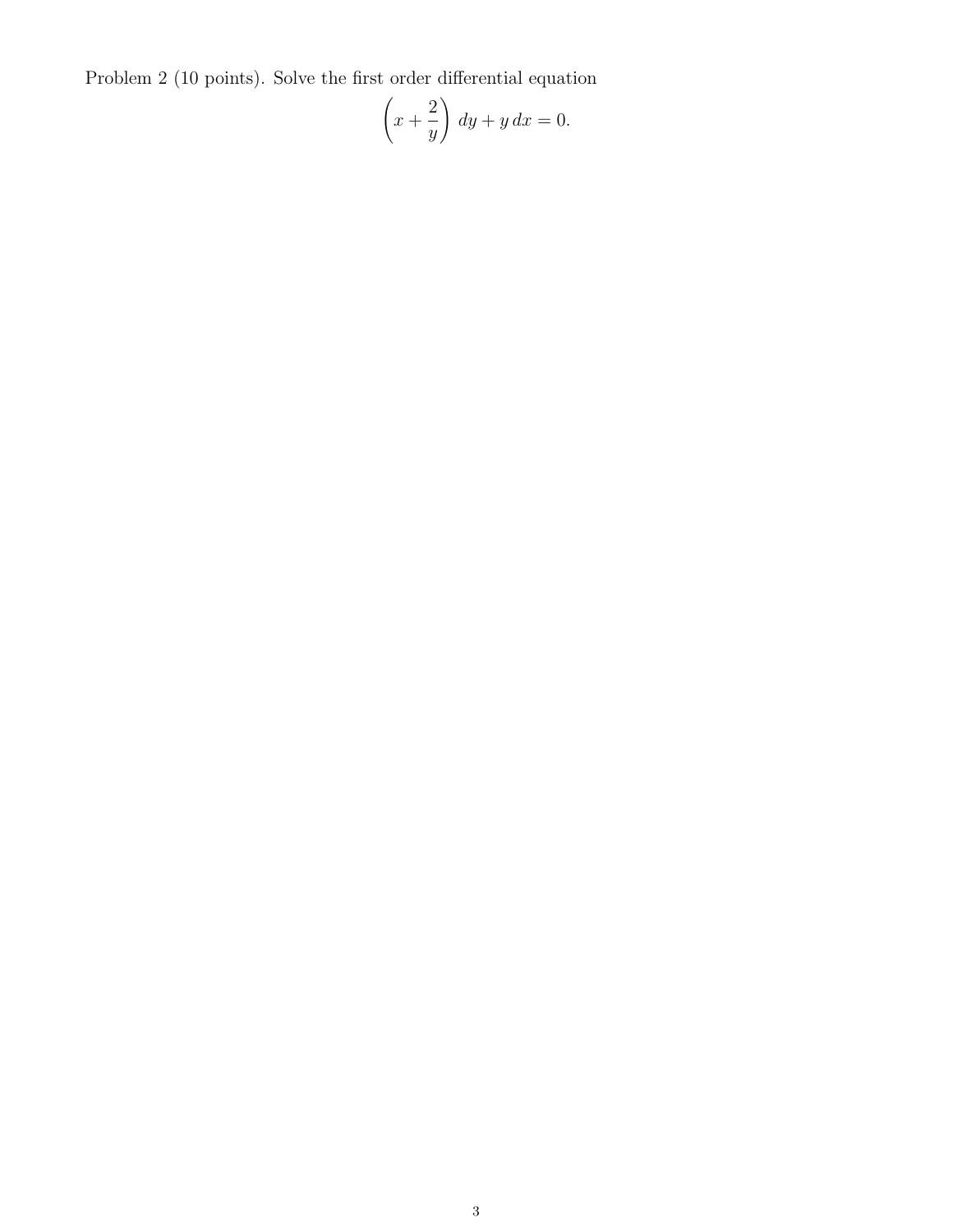Problem 3 (15 points). Solve the 2nd order equation  $y'' + 4y = x \sin x$ .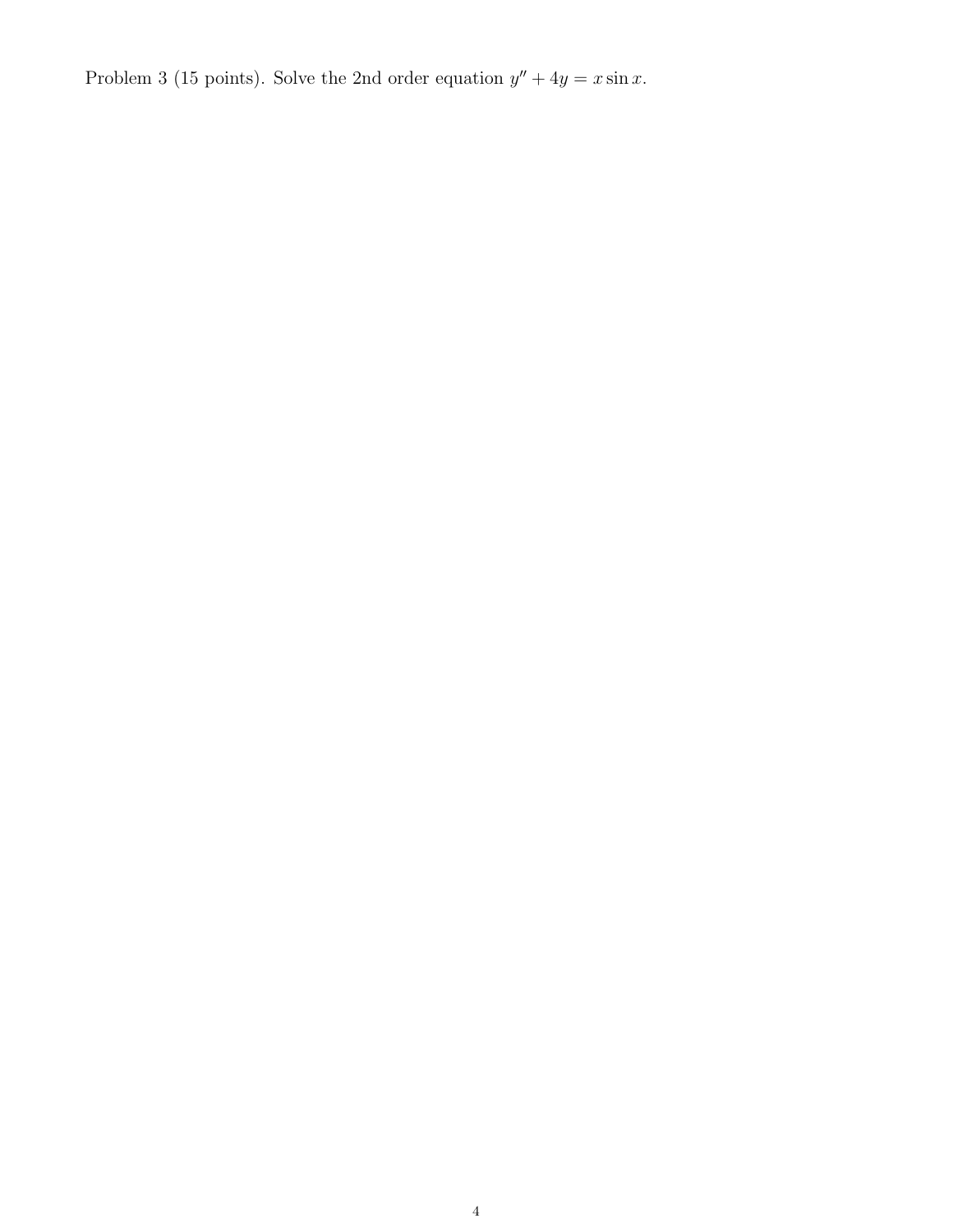Problem 4 (15 points). Solve the 2nd order equation  $y'' + 2y' + y = e^{-x} \ln x$ .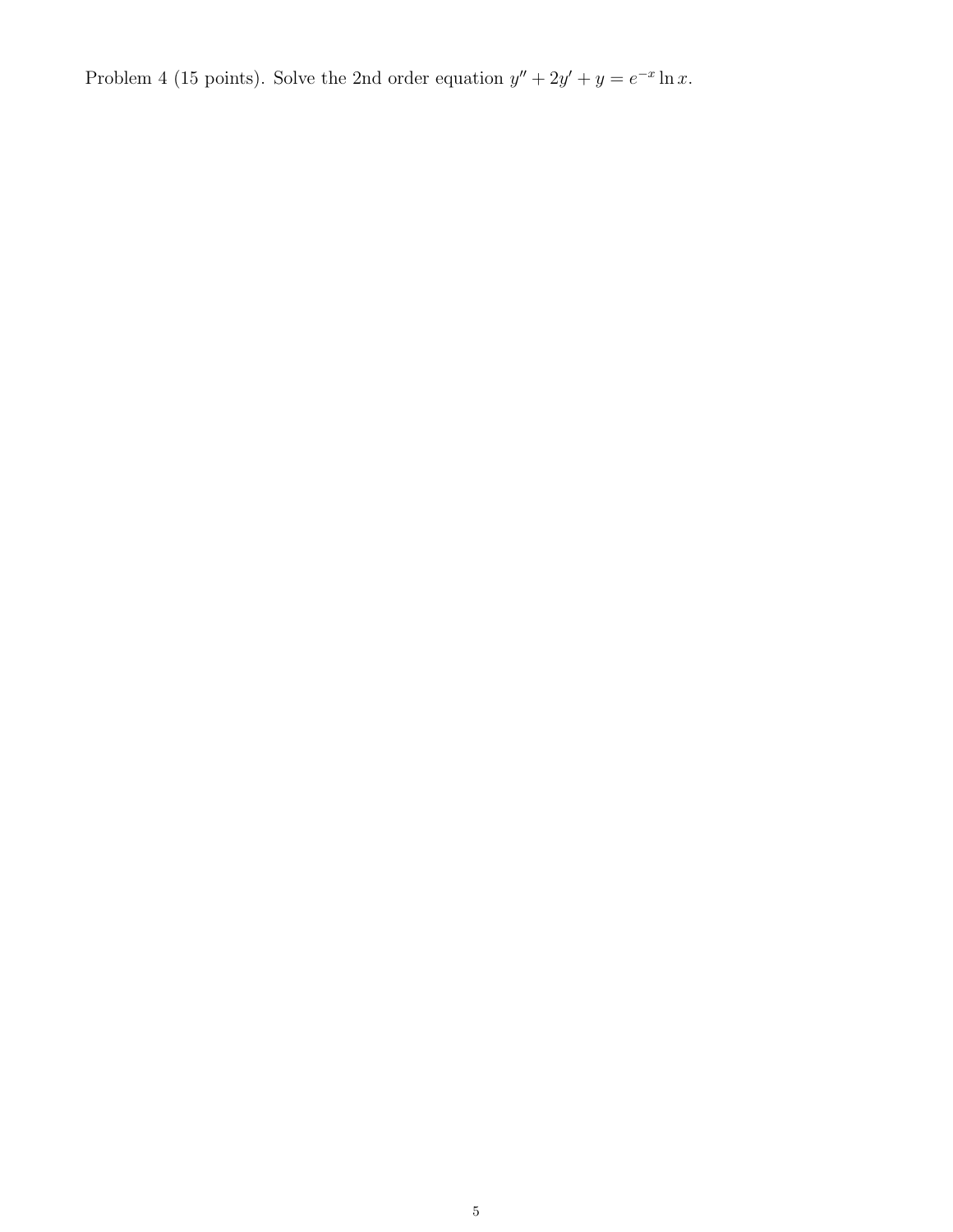Problem 5 (15 points). Solve the initial value problem

$$
y'' + 9y = f(t), \ \ y(0) = 0, \ \ y'(0) = 0
$$

where the function  $f$  is given by

$$
f(t) = \begin{cases} t, & 0 \le t < 1 \\ 0, & t \ge 1 \end{cases}
$$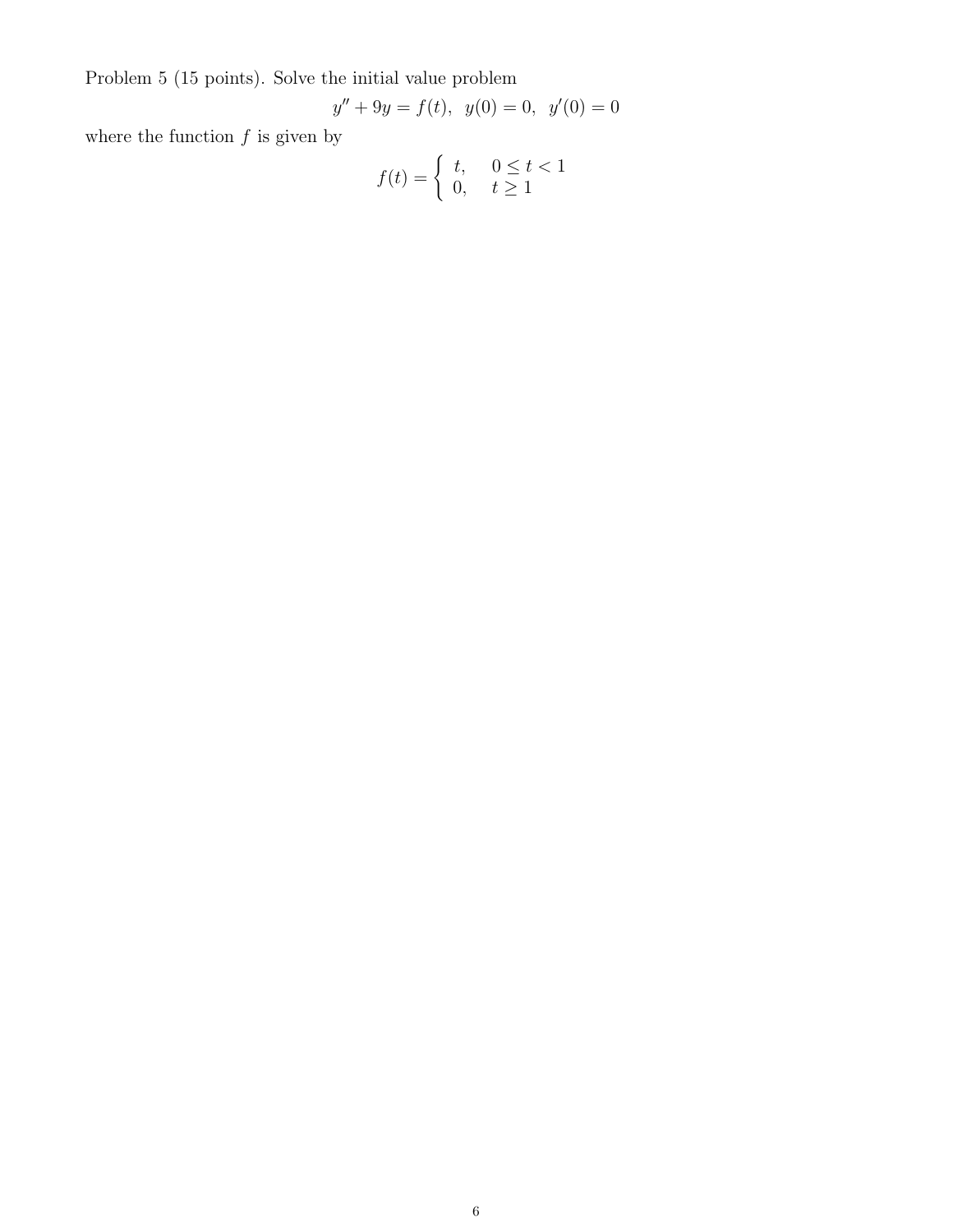Problem 6 (15 points). Solve the initial value problem

$$
\begin{array}{rcl}\n\frac{dx}{dt} & = & x - 2y + 1 \\
\frac{dy}{dt} & = & x - y\n\end{array}
$$

with  $x(0) = 3, y(0) = 2.$